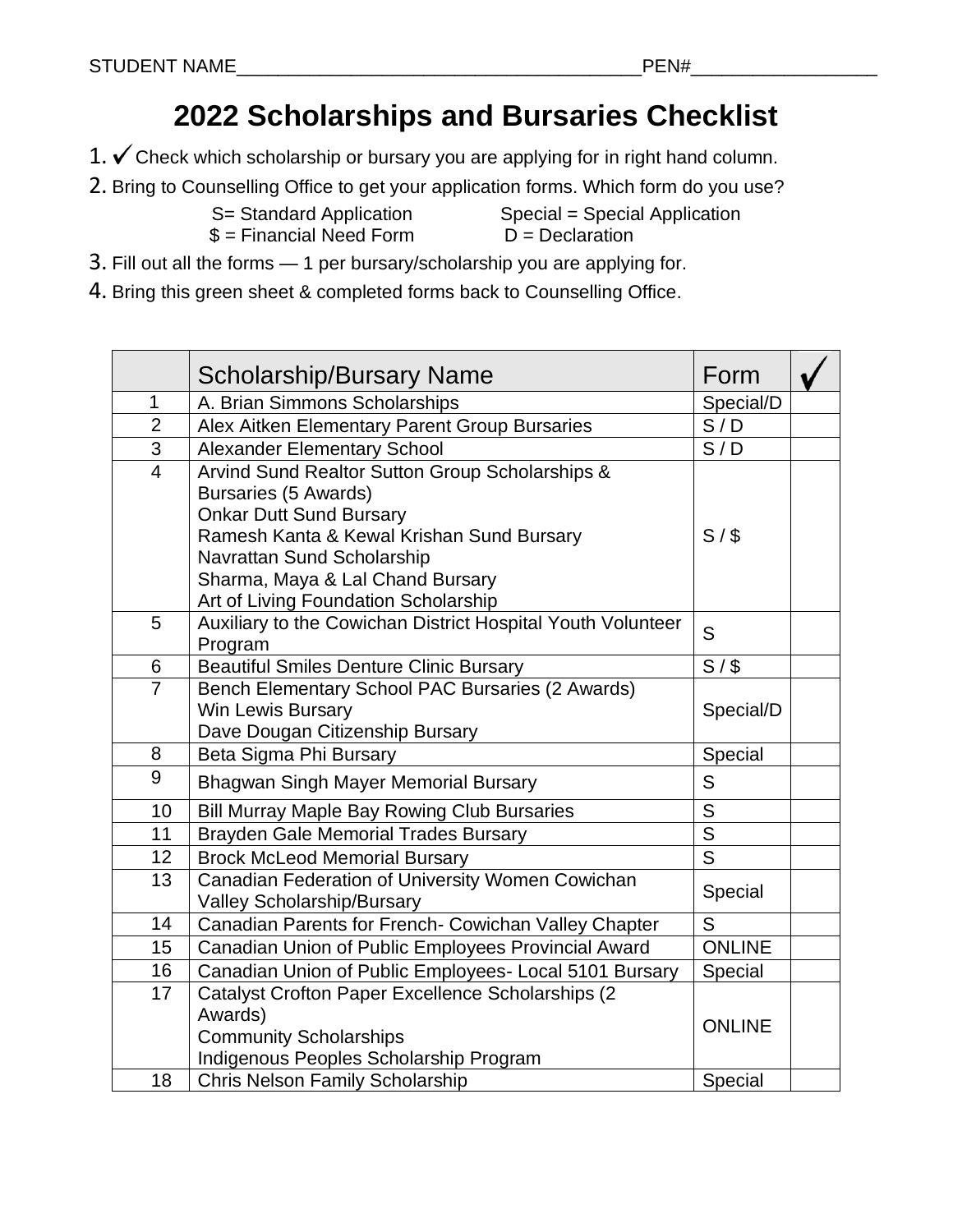|                 | <b>Scholarship/Bursary Name</b>                                     | Form          |  |
|-----------------|---------------------------------------------------------------------|---------------|--|
| 19              | City of Duncan-Wayne Blacklock-Schroeder Memorial<br><b>Bursary</b> | S             |  |
| 20              | Coast Capital Savings Youth Get It Education Award                  | <b>ONLINE</b> |  |
| 21              | Corporation of the District of North Cowichan Tom Walker            |               |  |
|                 | Forest Legacy Scholarship & Bursaries                               | Special       |  |
| 22              | Cowichan 4-H Club Bursaries (2 Awards)                              |               |  |
|                 | Cowichan-Cobble Hill District 4-H Bursary                           | Special       |  |
|                 | Cowichan Petroleum 4-H Bursary                                      |               |  |
| 23              | Cowichan Creamery Agricultural Scholarship Trust Society            | Special       |  |
| 24              | Cowichan Field Hockey Association Bursary                           | Special       |  |
| 25              | Cowichan Folk Guild Bursary                                         | S             |  |
| 26              | Cowichan Principals' & Vice-Principals' Association                 | S             |  |
|                 | <b>Bursary</b>                                                      |               |  |
| 27              | Cowichan Rugby Club- Larry Thibodeau Memorial                       | S             |  |
|                 | <b>Bursaries</b>                                                    |               |  |
| 28              | <b>Cowichan Secondary Graduates Bursary</b>                         | S             |  |
| 30 <sub>2</sub> | Cowichan Secondary Parent Advisory Council Bursary                  | S             |  |
| 31              | Cowichan Secondary School - Grad Council Bursary and                | S             |  |
|                 | <b>Service Award</b>                                                |               |  |
| 32              | Cowichan Valley Division of Family Practice Scholarship             | S             |  |
|                 | and Bursary                                                         |               |  |
| <u>33</u>       | Cowichan Valley Highland Dancing Association Bursary                | S             |  |
| 34              | Cowichan Valley Minor Hockey Association Bursaries and              |               |  |
|                 | Scholarship (3 Awards)                                              |               |  |
|                 | Cowichan Valley Minor Hockey Association Bursary                    |               |  |
|                 | Cowichan Valley Minor Hockey Association Scholarship                | Special       |  |
|                 | Cowichan Valley Minor Hockey Association Memorial                   |               |  |
|                 | <b>Hockey Tournament Bursary</b>                                    |               |  |
| 35              | Cowichan Valley Naturalists' Society Bursary                        | Special       |  |
| 36              | Cowichan Valley Regional District - Area B Bursary                  | S             |  |
| 37              | Cowichan Valley Regional District - Area C Bursary                  | S             |  |
| 38              | Cowichan Valley Regional District - Area D Bursary                  | S             |  |
| 39              | Cowichan Valley Retired Teachers' Assn (Lloyd Gardner               |               |  |
|                 | <b>Memorial Bursary</b>                                             | Special       |  |
| 40              | Cowichan Valley Teachers' Union Bursary - Col. R.M.                 |               |  |
|                 | <b>Lendrum Bursary</b>                                              | Special       |  |
| 41              | <b>Cowichan Wheels Association</b>                                  | Special       |  |
| 42              | Cowichan/Chemainus Valley's Arts Scholarships                       | Special       |  |
| 43              | Cowichan/Chemainus Valley's Sports Scholarships                     | Special       |  |
| 44              | <b>Crofton Community Centre Society (3 Awards)</b>                  |               |  |
|                 | <b>Crofton Catering Group Bursaries</b>                             |               |  |
|                 | Hugo Lebitschnig Memorial Bursary for the Trades                    | Special       |  |
|                 | <b>Nessie Vye Memorial Bursary</b>                                  |               |  |
| 45              | Crofton School PAC - The Meeri Lau Memorial Bursary                 | S/D           |  |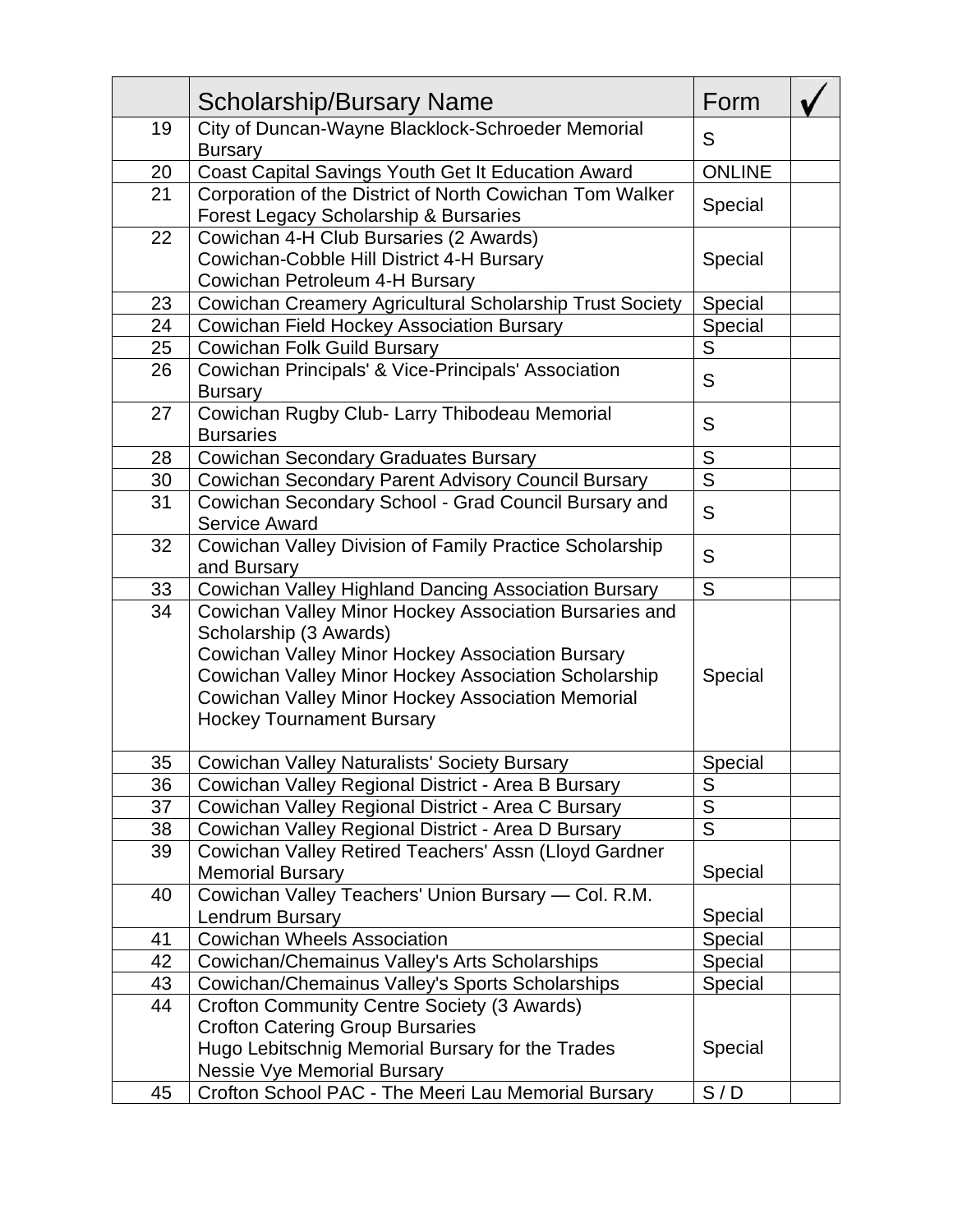|    | <b>Scholarship/Bursary Name</b>                            | Form                    |  |
|----|------------------------------------------------------------|-------------------------|--|
| 46 | Drinkwater School Parent Advisory Council Bursary          | S/D                     |  |
| 47 | Duncan Basketball Association Scholarships                 | Special                 |  |
| 48 | Duncan Daybreak Rotary Club Performing Arts<br>Scholarship | S                       |  |
| 49 | Duncan Elks Lodge #69 Bursary                              | S                       |  |
| 50 | Duncan Junior Baseball (2 Awards)                          |                         |  |
|    | Michelle Yano Memorial Bursary                             | Special                 |  |
|    | Jason McKinnon Memorial Bursary                            |                         |  |
| 51 | Duncan Lions Club Bursaries (3 Awards)                     |                         |  |
|    | <b>Trevor Laird Memorial Bursary</b>                       |                         |  |
|    | <b>Sassy Lion Thrift Store Bursary</b>                     | S/S                     |  |
|    | <b>Tim Jan Memorial Bursary</b>                            |                         |  |
| 52 | <b>Ecole Cobble Hill Bursary</b>                           | S/D                     |  |
| 53 | Ecole Mt. Prevost formerly Ecole Duncan El PAC             | S/D                     |  |
|    | <b>Bursaries</b>                                           |                         |  |
| 54 | Evening Optimist Club of Victoria Bursaries                | $\overline{S/S}$        |  |
| 55 | Fairbridge Farm School Bursary                             | Special/\$              |  |
| 56 | Fraternal Order of Eagles-Officers and Members of No       | Special                 |  |
|    | 2546                                                       |                         |  |
| 57 | <b>Friends of Future Teachers- Tom Miller Bursaries</b>    | S/                      |  |
| 58 | George Alistair MacKay Scholarship                         | $\overline{S}$          |  |
| 59 | Irene Mabel Robertson Memorial Bursary                     | $\overline{\mathsf{S}}$ |  |
| 60 | <b>Irene Paradis Nursing Bursary</b>                       | $\overline{\mathsf{S}}$ |  |
| 61 | Khowhemun Elementary School PAC Bursaries                  | $\overline{S}/D$        |  |
| 62 | Kinette Club of Duncan Bursaries                           | Special                 |  |
| 63 | Kinsmen Club of Duncan Bursaries (2 Awards)                |                         |  |
|    | Dan Tiesu Memorial Bursary                                 | S/S                     |  |
|    | Gerry Ryan Memorial Bursary                                |                         |  |
| 64 | Kiwanis Club of Duncan Memorial Bursaries                  | ${\sf S}$               |  |
| 65 | Koksilah School Historical Society Bursaries               | $\overline{\mathsf{s}}$ |  |
| 66 | Ladies Auxiliary to the Fraternal Order of Eagles          | Special                 |  |
| 67 | Lori Carroll Bursary for Special Needs Graduates           | S                       |  |
| 68 | Maple Bay Elementary School Bursary & Scholarship          | S/D                     |  |
| 69 | Maple Bay Painters Club Bursary                            | S/S                     |  |
| 70 | Mill Bay Garden Club Bursary                               | Special                 |  |
| 71 | <b>Monk Office Graduation Scholarship</b>                  | S                       |  |
| 72 | Mosaic Forest Management Scholarship                       | $\overline{S}$          |  |
| 73 | Nanaimo Airport Commission Scholarship & Awards            | $\overline{S}$          |  |
| 74 | Public and Private Workers of Canada - Local 2             | <b>ONLINE</b>           |  |
| 75 | Queen of Angels School (3 Awards)                          |                         |  |
|    | <b>Parent Auxiliary Bursaries</b>                          | S/                      |  |
|    | David McKinnon Memorial Bursary                            | Special                 |  |
|    | Roberta Honora Pascoe Memorial Bursary                     |                         |  |
| 76 | Rotary Club of Duncan Scholarships & Bursaries             |                         |  |
|    | Academic Program                                           | Special                 |  |